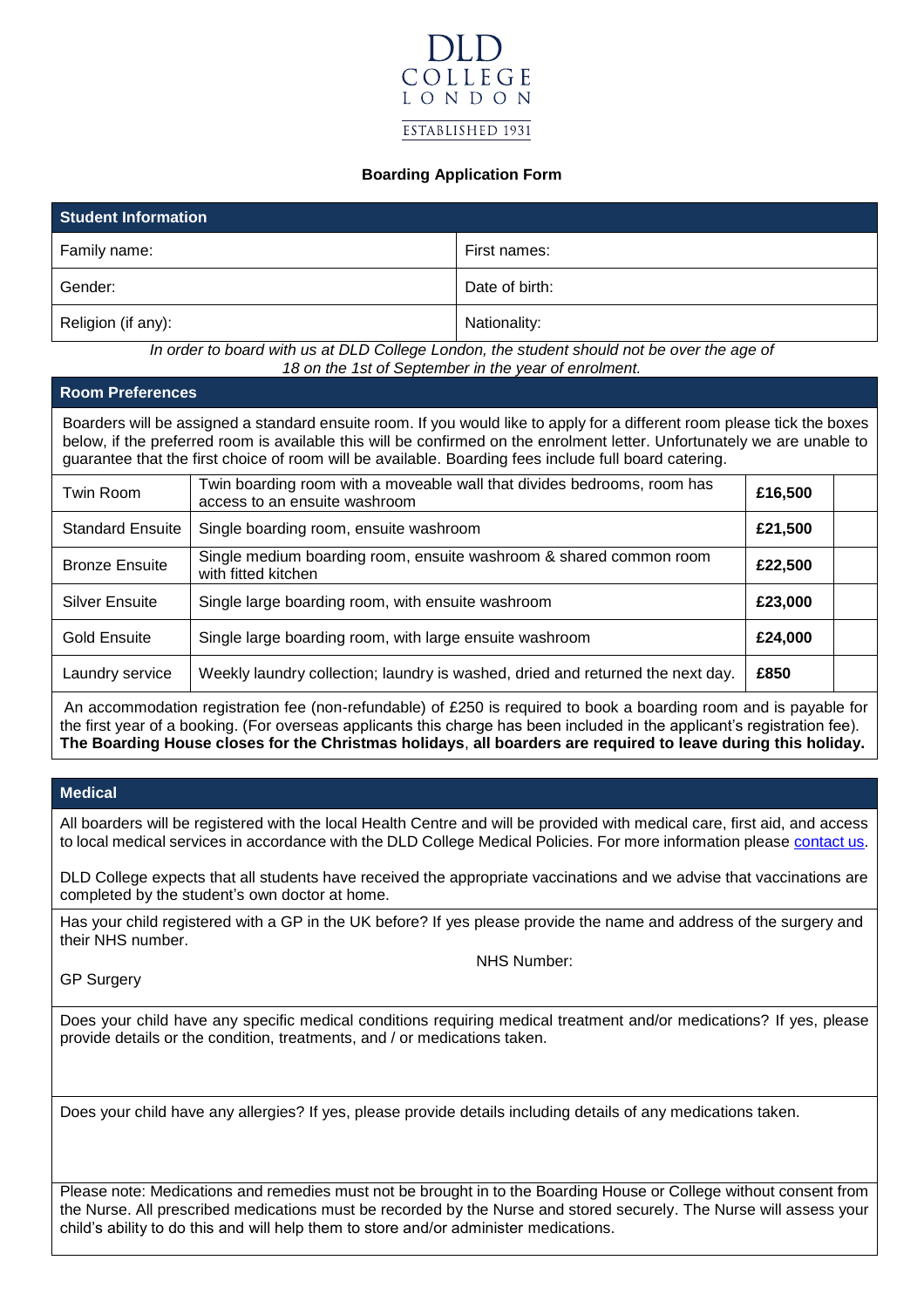# **Catering**

Please specify if you have any dietary requirements or if there are any foods that you do **not** eat.

| Do you have a special diet? |            |            |  |
|-----------------------------|------------|------------|--|
|                             |            |            |  |
| Vegan                       | Halal      | Dairy-Free |  |
| Gluten-Free                 | Vegetarian | Kosher     |  |
| Other:                      |            |            |  |
|                             |            |            |  |
|                             |            |            |  |
|                             |            |            |  |
|                             |            |            |  |

## **Educational Guardianship**

DLD College recommends that all overseas boarding students should have a UK resident Educational Guardian who is over the age of 25 years old, who is able to act as an emergency host when required, and provide boarders support and assistance.

*Please note that in order for an Educational Guardian to be appointed, the Educational Guardian Consent Form must also be returned to DLD College, confirming the details below.*

Family Name of designated Educational Guardian:

First Name(s) of designated Educational Guardian:

UK Address:

Post code:

Email address:

Telephone number:

Date of Birth: Sample of Birth: Sample of Birth: Sample of Birth: Sample of Birth: Sample of Birth: Sample of Birth: Sample of Birth: Sample of Birth: Sample of Birth: Sample of Birth: Sample of Birth: Sample of Birth: Sam

Relationship to Student (if any):